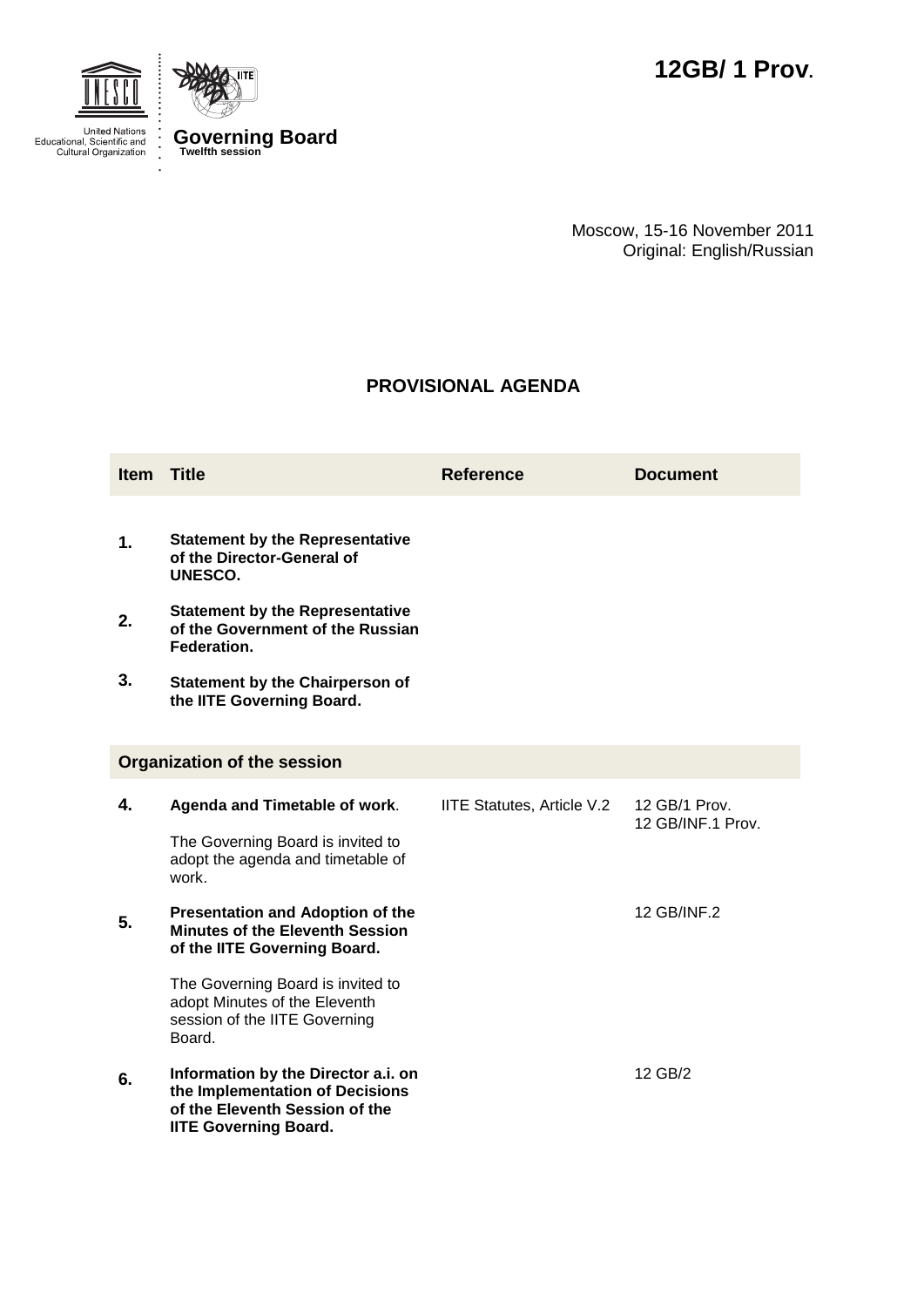| <b>Execution of the Programme</b> |                                                                                                                                                                                                                                                              |                                      |          |  |
|-----------------------------------|--------------------------------------------------------------------------------------------------------------------------------------------------------------------------------------------------------------------------------------------------------------|--------------------------------------|----------|--|
| 7.                                | Report by the Director a.i. on the<br><b>Activities of the Institute during</b><br>the Biennium 2010-2011.                                                                                                                                                   |                                      | 12 GB/3  |  |
|                                   | This report is intended to inform the<br>Members of the Governing Board of<br>the restructuring process and<br>progress achieved in the execution<br>of the programme.                                                                                       |                                      |          |  |
|                                   | Decision required: The Governing<br>Board is invited to make a decision<br>on the results of IITE activities in<br>2010-2011.                                                                                                                                |                                      |          |  |
|                                   | <b>IITE Programme for 2012-2013</b>                                                                                                                                                                                                                          |                                      |          |  |
| 8.                                | <b>IITE Programme and Budget</b><br>for 2012-2013                                                                                                                                                                                                            | IITE Statutes, Article VI. 3 12 GB/5 |          |  |
|                                   | This document is intended to inform<br>the members of the Governing<br>Board on the IITE Programme and<br>Budget for 2012-2013 prepared by<br>the Director a.i<br>Policy and Research<br>a)<br><b>Capacity Development</b><br>b)<br>Knowledge services<br>c) |                                      |          |  |
|                                   | Decision required: The Governing<br>Board is invited to make decisions<br>and recommendations.                                                                                                                                                               |                                      |          |  |
| 9.                                | Report by the Director a.i. on the<br><b>IITE Activities in the Field of</b><br><b>Technical Vocational Education</b><br>and Training (TVET).                                                                                                                |                                      | 12 GB/12 |  |
|                                   | Decision required: The Governing<br>Board is invited to make<br>recommendations.                                                                                                                                                                             |                                      |          |  |
| 10.                               | Report by the Director a.i. on the<br><b>IITE activities in the field of ICT in</b><br><b>Primary Education.</b>                                                                                                                                             |                                      | 12 GB/6  |  |
|                                   | Decision required: The Governing<br>Board is invited to make<br>recommendations.                                                                                                                                                                             |                                      |          |  |
| 11.                               | Report by the Director a.i. on the<br><b>IITE activities in the field of Open</b><br><b>Educational Resources (OER).</b>                                                                                                                                     |                                      | 12 GB/7  |  |
|                                   | Decision required: The Governing<br>Board is invited to make<br>recommendations.                                                                                                                                                                             |                                      |          |  |